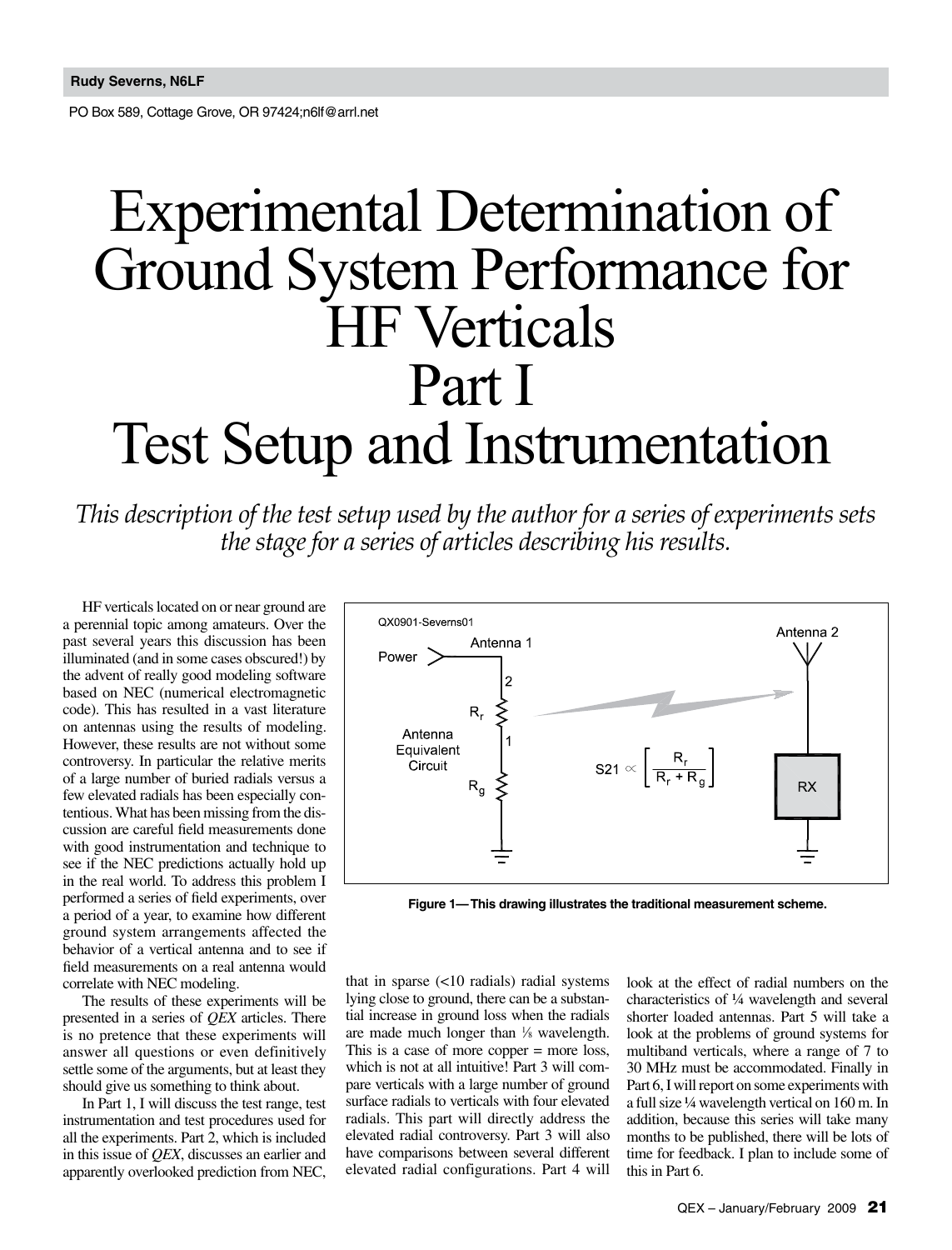### **Test Setup**

The physical layout of the test range, the instrumentation employed and the test procedures were all key elements in obtaining reliable results. The following discussion provides descriptions of these elements which remained essentially constant for the experiments. The majority of measurements were done at 7.2 MHz although there was some work at 160, 30, 20, 17, 15 and 10 meters. The information given here is intended to provide information common to all the experiments.

#### **Test Concept**

The traditional test procedure for these kinds of measurements is well known. As shown in Figure 1, a test antenna is excited with a known power, and the resulting signal is measured at a remote point. A change is then made in the test antenna and the measurement is repeated. The difference between the two measurements is a measure of the effect of the change in the antenna and/or ground system on performance. The signal transmission to antenna 2 from the excitation of antenna 1 (S21) will be proportional to the radiation efficiency of the antenna. In other words,  $S21 \sim input power \times Rr / (Rr +$ Rg) where Rr is the radiation resistance and Rg is the ground loss. For our purposes we can assume that losses due to conductors are small. Both Rr and Rg will vary as we change the ground system but the final goal is to see the effect on the transmitted signal.<sup>1</sup>

The standard way to make these measurements is to use a transmitter combined with forward and reflected power meters to excite the test antenna (antenna 1) with a known power. A calibrated receiver is connected to a remote receiving antenna (antenna 2) to measure the resulting signal. In my initial tests I used both an HP3586C and an HP3585A spectrum analyzer for the receiver. I wished to measure the performance differences between configurations to within 0.1 dB if possible, and these instruments were capable of that. However, the limiting factor turned out to be my ability to measure the excitation power; 0.1 dB corresponds to about 2%. To make repeatable measurements to 0.1 dB you would need to measure power to better than 1%.

To get around that problem I decided to use the instrumentation scheme illustrated in Figure 2. I chose to make the measurements with a vector network analyzer (VNA) in the transmission mode (S21 is the response at port 2 due to the excitation at port 1). The transmission path was from the VNA output port, out to the test antenna via a transmission line, from there to the receive antenna and back to the VNA input port via



**Figure 2 — This diagram shows the vector network analyzer approach for measuring antenna performance.**

another transmission line.

Amplitude measurements with a professional VNA are typically displayed to 0.001 dB, but of course nothing else in the system is stable to that level. In practice I found that measurements made over a short period of time (2-3 hours) were repeatable to within 0.05 dB. That is more than adequate for these experiments. A weakness of this measurement method is that as the separation between the test antenna and the receiving antenna is increased, the attenuation around the transmission loop becomes quite large, –40 to –60 dB. For instrumentation and a physical setup with a noise floor and stray coupling below –110 dBm, this is acceptable but it did limit the separation distance on 40 m to about 2.25 wavelengths for the particular receiving antenna employed. This is in the far field but not by much. Another limitation was that  $\pm$  0.05 dB repeatability was possible only when the antenna under test and the receive antennas were actually stable to that level. This usually meant that measurements had to be made in early morning when the test range was in the shade or late in the day when things had reached thermal equilibrium. It was very easy to detect a cloud passing over by the small changes due to temperature changes in the antennas. I could readily detect the effect of the wind on the vertical, causing it to move slightly. In the end the A-B comparison measurements were probably within a few tenths of a dB but only when I carefully attended to all the details.

This brings us to an important point. The purpose of the experiments was to determine the effect of different ground system arrangements from their effect on S21. All the measurements were relative A-B comparisons. In other words, they were comparisons between two different configurations. There was no



**Figure 3— A view of the test antenna area and test equipment shelter. The receiving antenna is at the far end of the pasture.**

1 Notes appear on page 25.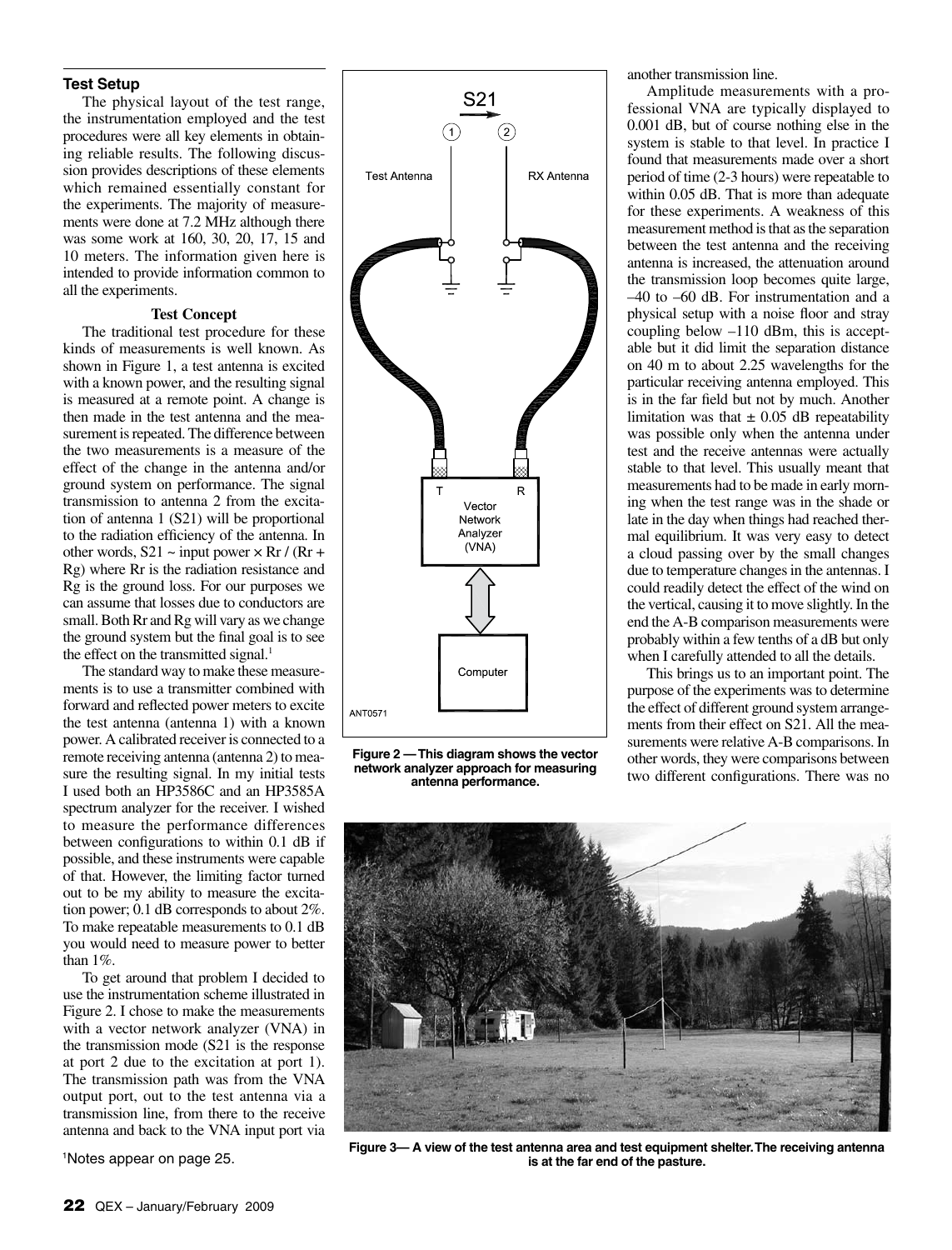

**Figure 4 — This photo shows a typical test antenna and center post support.**

attempt to measure absolute signal strengths or radiation patterns. The separation distance between the test antenna and the receiving antenna was sufficient to place the receiving antenna outside the reactive near field but the groundwave was still significant. This was not a problem for the type of measurements being made. The presence of a metal pump house and a travel trailer, both of which are small in terms of a wavelength might have had an impact on pattern measurements but should not have affected the type of A-B measurements being made in this series of experiments.

## **Physical Arrangement**

The test range was set up in a field as shown in Figure 3, with an area for the test antennas (including ground systems), a remote receiving antenna (in the far distance) and a small travel trailer to provide shelter for the instrumentation.

The eight poles, in an 80 foot diameter circle around the test antenna, were used to support elevated radials as needed. When more than eight elevated radials were needed, a ½ inch Dacron line was stretched around the posts at the desired height and tightened with a turn-buckle. Each post has a backstay to a buried deadman anchor so the radials could be well tensioned. Radial heights on each post were located using a laser level to keep the radial fan flat around the circle.

In the center of the circle there is a support post (PVC pipe) as shown in Figure 4, with Dacron support lines attached to the top. This post is intended to hold the antenna under test and allow it to move up and down to vary the height for elevated radial tests. An example



**Figure 5 — Here is the test antenna base at ground level, with 64 radials.**



**Figure 6 — The base plate is in position for elevated radials.**

of the base plate at ground level with 64 radials attached is shown in Figure 5.

The base plate is isolated from ground but there are three ground stakes (4 foot copperclad steel rods) close to the plate for those tests where grounding is desired. The ground stakes have short pig-tail leads to connect to the base plate when desired.

Figure 6 shows an example of the base plate positioned for elevated radial tests. The base plate, the radials and the entire test antenna are elevated by sliding them along the support pipe. This arrangement made it very easy to change the height of the radials in small increments up to 4½ feet above

ground. The radials lying on the ground in Figure 6 were *not* present during elevated radial tests!

As shown in Figures 5 and 6, a coaxial common mode choke (balun) was used to isolate the transmission line from the test antenna. This was done for all measurements whether or not ground stakes were engaged. The choke has an impedance of  $>3$  k $\Omega$  at 7.2 MHz. For those tests in which the SteppIR vertical was employed, the balun that comes with that antenna was used in lieu of the choke shown in the photos.

The receiving antenna was a 3-turn diamond loop with a diagonal dimension of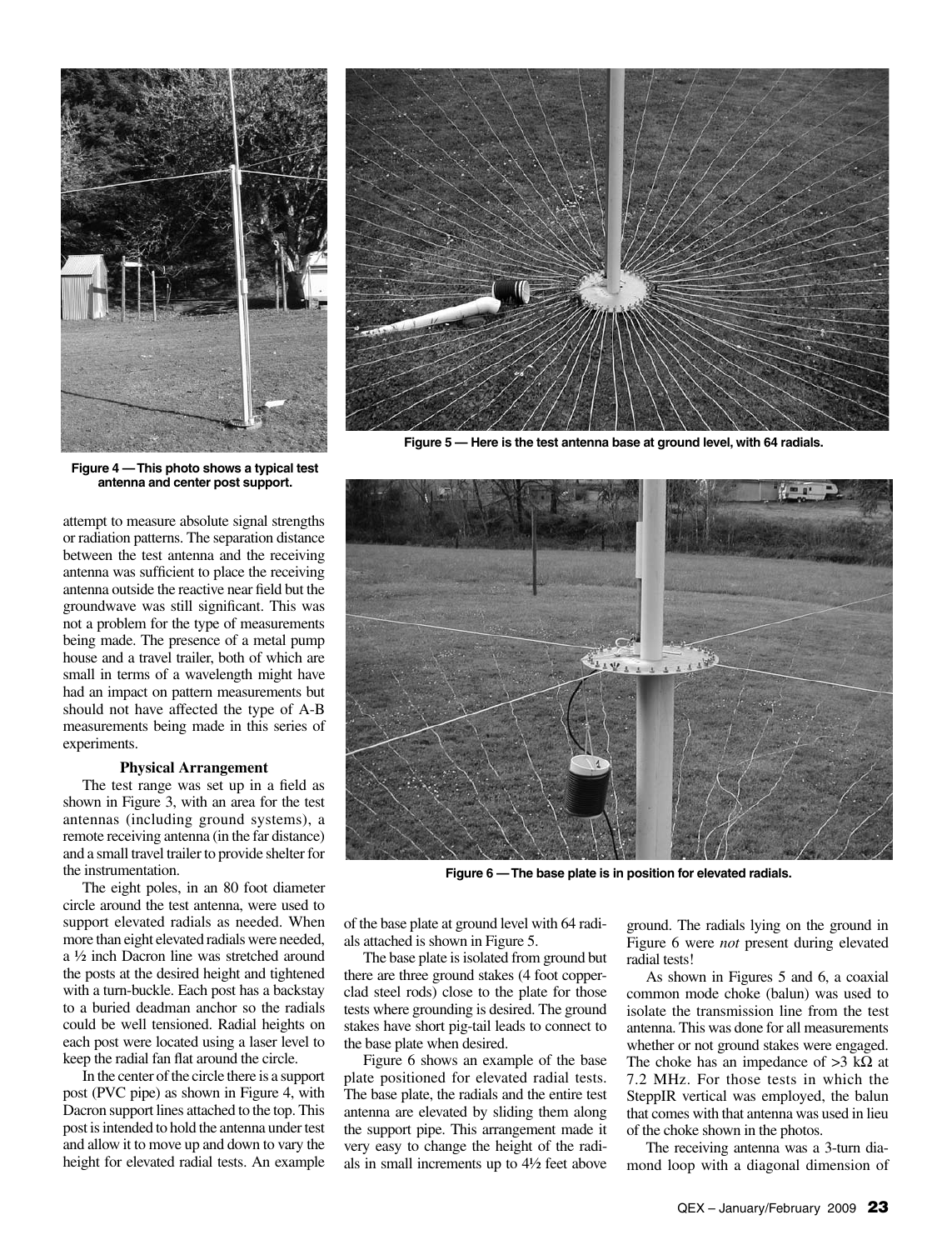24 inches, as shown in Figure 7. The loop was resonant at 8.2 MHz. This loop was installed at the top of a 40 foot mast, as shown in Figure 8.

The distance from the base of the test antenna to the receiving loop is a little over 300 feet, about 2¼ wavelengths at 7.2 MHz. The elevation angle from the base of the test vertical is about 8°.

The coax from the VNA output port to the base of the test antenna was ½ inch Andrews Heliax with N connectors. The coax from the receiving antenna back to the VNA was LMR400. Low loss coax was used because it provided better shield attenuation to reduce coupling and in the case of the heliax running out to the test antenna, the very low loss removed the need for an additional correction



**Figure 7 — This photo shows the loop receiving antenna.**



**Figure 8 — Here is the receiving antenna atop a 40 foot mast. N7MQ assisting!**

factor for the change in cable loss with variations in SWR.

# **Test Instrumentation**

Feed point impedance, transmission gain (S21) and radial current measurements were all made using a VNA. Two analyzers were available: an HP3577A with an HP35677A S-parameter test box and an N2PK analyzer with dual fast detectors. Figures 9 and 10 are photos of these instruments.

Note the organic automatic heating unit

on top! Critical for maximum accuracy! The common mode choke in the photo is undergoing characterization for transmission loss and series impedance at 7.2 MHz. It turned out however, that the impedance of the choke was much greater than the 50  $\Omega$  reference impedance of the VNA. Above about 2 kΩ even an HP VNA becomes inaccurate for a direct measurement. For choke measurements, I used an HP4815 analyzer, which is well suited for high-impedance measurements.

After careful comparisons between the HP and N2PK VNAs, the N2PK was selected for



**Figure 9 — HP3577A with an HP35677A S-parameter test box.**



**Figure 10 — Here is my test bench, showing the N2PK VNA with the associated laptop computer and HP calibration loads.**